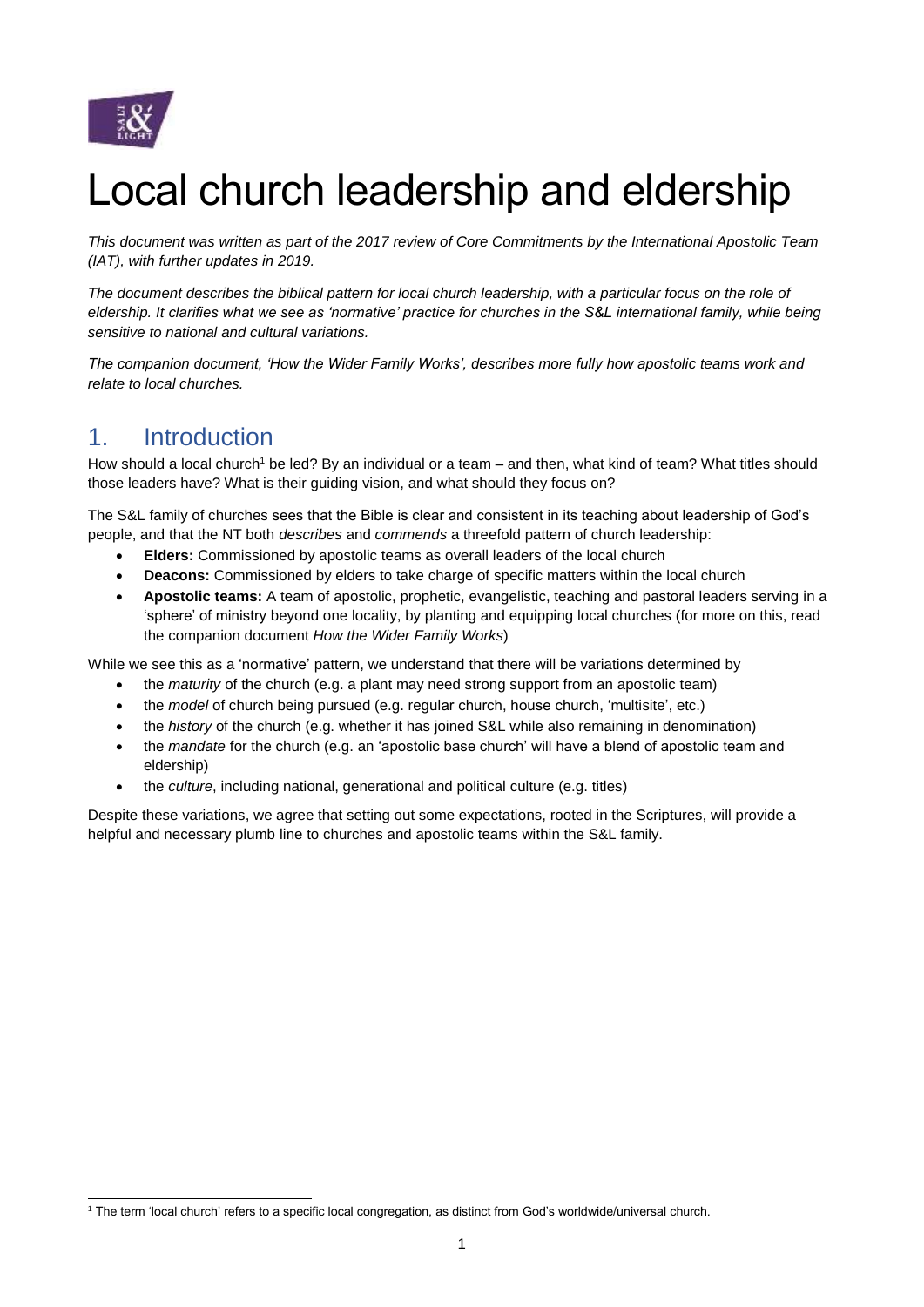# 2. Family

#### (a) The tone

The church is the Body of Christ, God's family. All leadership is therefore relational, not positional. The tone we want for all local church leaders is that of being spiritual parents – fathers and mothers – in God's family.

Everything starts with God's own nature. The Trinity – the Father, the Son and the Holy Spirit – expresses divine family! The Father loves the Son and rejoices to send Holy Spirit. The Son honours the Father, the Father honours the Son, and the Holy Spirit serves and glorifies the Father and the Son. They are bound by love and they are united in goal: bringing many sons to glory.

In Eph. 3:14, we read "For this reason I kneel before the *Father*, from whom *his whole family* in heaven and on earth *derives its name*." There is a play on words here. The Greek word for father is *pater*, and *patria* (family) derives from it. In Biblical thought (as in the Greek language) family comes out of fatherhood. You cannot have family without fatherhood. The whole family of heaven and earth comes from God's fatherhood; and every specific expression of family flows out of a father's being and name. This is the significance of all the lists of genealogies of the OT: the Israelites saw that the name of your father gave you significance, and that family line was more than a historical narrative: it stood for identity, belonging, and your unity in a common heritage.

God wants this sort of family life in our churches, as his family on earth. Families are filled with love, care for one another, submit to one another, and care for children fully and properly as God intends. That takes good fatherhood and good motherhood. This is why Paul tells Timothy and Titus that a key qualification for leadership is that leaders should know how to care for their own families properly. The church is a family; a leader in the church must therefore be able to take good care of family.

As we come to the Biblical teaching on leadership in the local church, it is important that we set that teaching in the context of God's design and mandate for family, and for men and women:

- **In the natural family, men and women are created to lead together:** God created men and women to lead together, jointly reflecting his image and mandate. He created men and women, not with interchangeable gifts and personalities, but to bring distinctive contributions as they lead together. Therefore, we want to encourage strong servant leadership in homes, as men and women together build family.
- **In the church family, men and women must lead together:** Similarly to our natural families, we will establish strong servant leadership in the church, as God's family, as men and women together build family by serving as spiritual fathers and mothers. To that end we will foster mutual respect, honour and love; we will invite all voices to be heard and we will train, invest in and release everyone who is willing.
- **In home and church family, there is order:** While the overarching atmosphere we want in local church leadership is one of being spiritual fathers and mothers *together* in God's family, we acknowledge that, biblically, a specific leadership role is given to men. This is unpacked more fully below.

*To this end, in 2019 IAT agreed a set of commitments regarding men and women working together in leadership in the church family:*

- *1. We will hold up the biblical view that, in God's creation, men and women must lead together, jointly reflecting His image and mandate.*
- *2. We will grow in appreciating the distinctive contributions of men and women as they lead together.*
- *3. We will build strong servant leadership in homes, as men and women together build family.*
- *4. We will build strong servant leadership in the church, as God's family, as men and women together build family by serving as spiritual fathers and mothers.*
- *5. We will build teams where men and women lead together, acknowledging that the role of lead eldership ('headship') is biblically given to men.*
- *6. We will foster mutual respect, honour and love.*
- *7. We will invite all voices to be heard.*
- *8. We will train, invest in and release everyone who is willing.*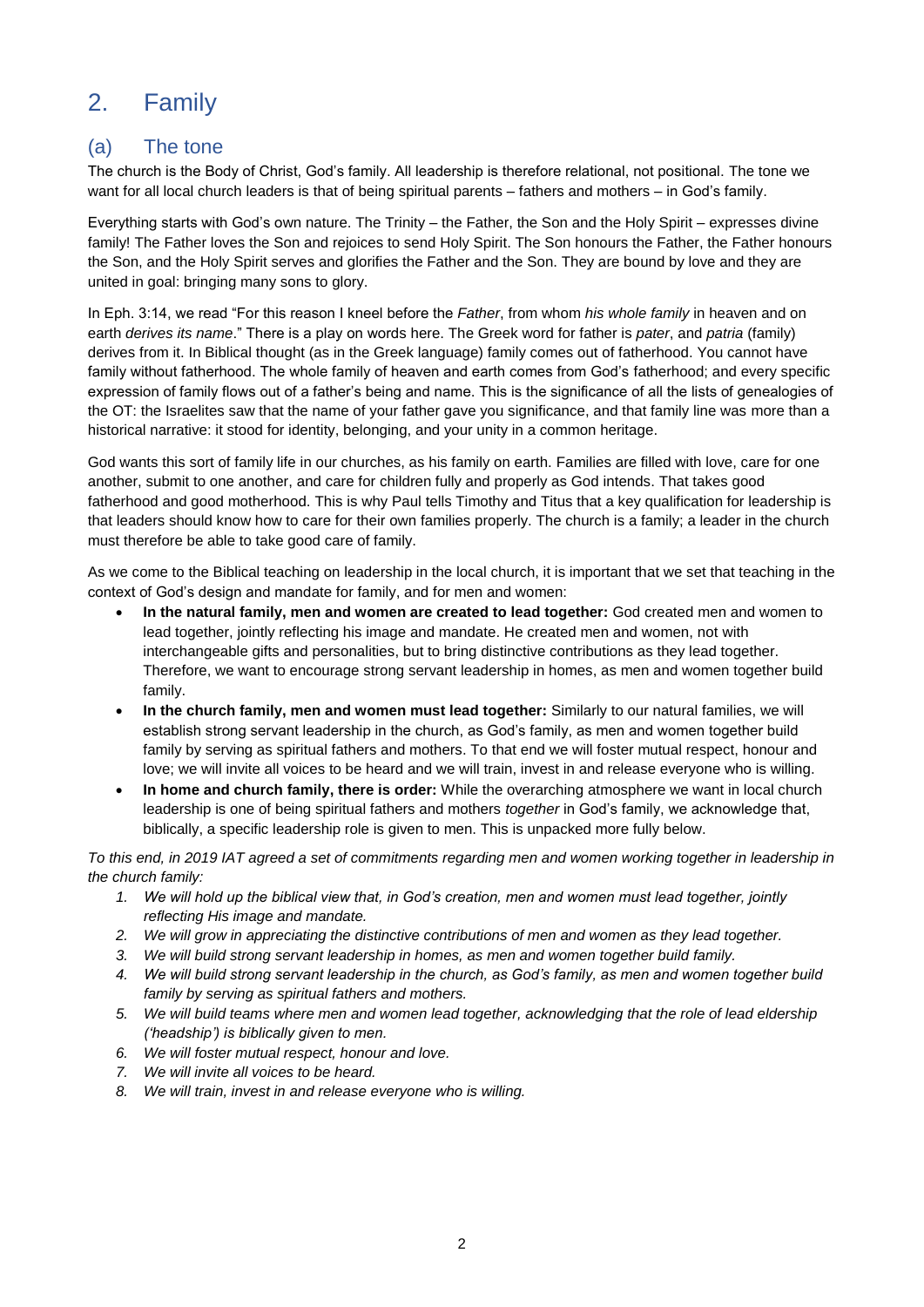# 3. Elders

#### (a) The biblical pattern

Elders were not a NT invention, but were present throughout the history of Israel. The exact role of elders varied according to their situation, but they were consistently treated with respect, always functioned as a group and were understood to be:

- Heads of families 1Ki. 8:1-3
- Wise advisors 1Ki. 12:1-8
- Law enforcers amongst God's people Josh. 20:1-4
- Spiritual leaders Lev. 4:15; Josh. 7:6

In the 1st century AD, the Jewish community also had other types of leaders (including synagogue rulers, priests and teachers), and some of the first house churches seemed to operate simply under the oversight of the home owner (Phil. 1:2; Col. 4:15). However, when the NT apostolic teams appointed leaders for local churches, it was consistently to the role of 'elder' (Acts 14:23; Tit. 1:5).

#### (b) The role

Elders in NT churches operated with some authority. They were expected to

- Be spiritual and bring blessing (Acts 13:1-2; James 5:14)
- Build family (1Pet. 5:2; Acts 20:28, 20:20; 1Tim. 3:2; Tit. 1:8)
- Set a godly example  $(1$ Tim.  $4:16$ ; 1Pet.  $5:3$ )
- Lead in mission (2Tim. 4:5; Tit. 1:9; Acts 5:22, 15:4, 15:22)
- Maintain sound doctrine and refute its opponents (1Tim. 5:17; 2Tim. 1:12-14; Tit. 1:9)
- Rule and direct the affairs of the church (1Tim. 5:17)
- Govern church finances (Acts 11:30)
- Teach and disciple others (1Tim. 3:2, 4:13-14, 5:17; 2Tim. 2:2, 2:24, 4:2; Tit. 1:9; Eph. 4:11-13)
- Deal with problems (Tit. 1:5, 1:10-13; Acts 15:6f, 22f; 1Tim. 4:6; Tit. 1:10-13)

Acts 20:28 describes the Ephesian *elders* by two words which help us to further understand their role:

- **Shepherds/Pastors:** Elders work as *under-shepherds* (1Pet. 5:4) to the 'Good Shepherd' (John 10:1-18; Ps 23), looking after the well-being of God's people, searching after the lost, and leading everyone forward. This involves prayer, teaching and hospitality. It requires elders to be available, and to spend time listening to people, speaking God's word to their heart.
- **Overseers:** The Greek word here is *episkopos*, 'one who watches over'. Some denominations use the modern equivalents 'overseer' or 'bishop' to describe regional leaders, but here the word is used to describe the team of local leaders (also Phil 1:1). As *overseers*, elders must have an overview of the whole church, not just one part; not promoting their favourite people or ministries, but having all the church in their hearts. All areas of church life are accountable to them, and, through servant-leadership, they unify the church. A key aspect of oversight is holding onto the 'big picture' of God's apostolic purposes.

#### (c) The qualifications

The personal attributes required of an elder are helpfully laid out in Paul's letters to the younger leaders to whom he had entrusted the task of appointing elders (1Tim. 3:1-7; Tit. 1:5-9).

Eldership requires some ability in ministry, notably 'being apt to teach,' but even more important is having godly character. According to Jesus himself, even prophets and miracle-workers are rejected by him, if they are also evildoers (Matt 7:21-23): giftedness alone certainly does not qualify someone for eldership.

#### (d) The team

The apostle John is the only person in the Bible ever described as a solitary elder (2Jn 1; 3Jn 1). In every other instance, we read of a group of elders. Titus and Timothy were commanded "to appoint elders (plural) in every place". God, who is Trinity, delights to work through persons playing different roles together as one team. It also provides each elder with both personal support and accountability.

Ideally there would always be at least three elders. If there is only one person in a church suitable to be an elder, he will need to work more actively with the apostolic team for the benefits of team-work.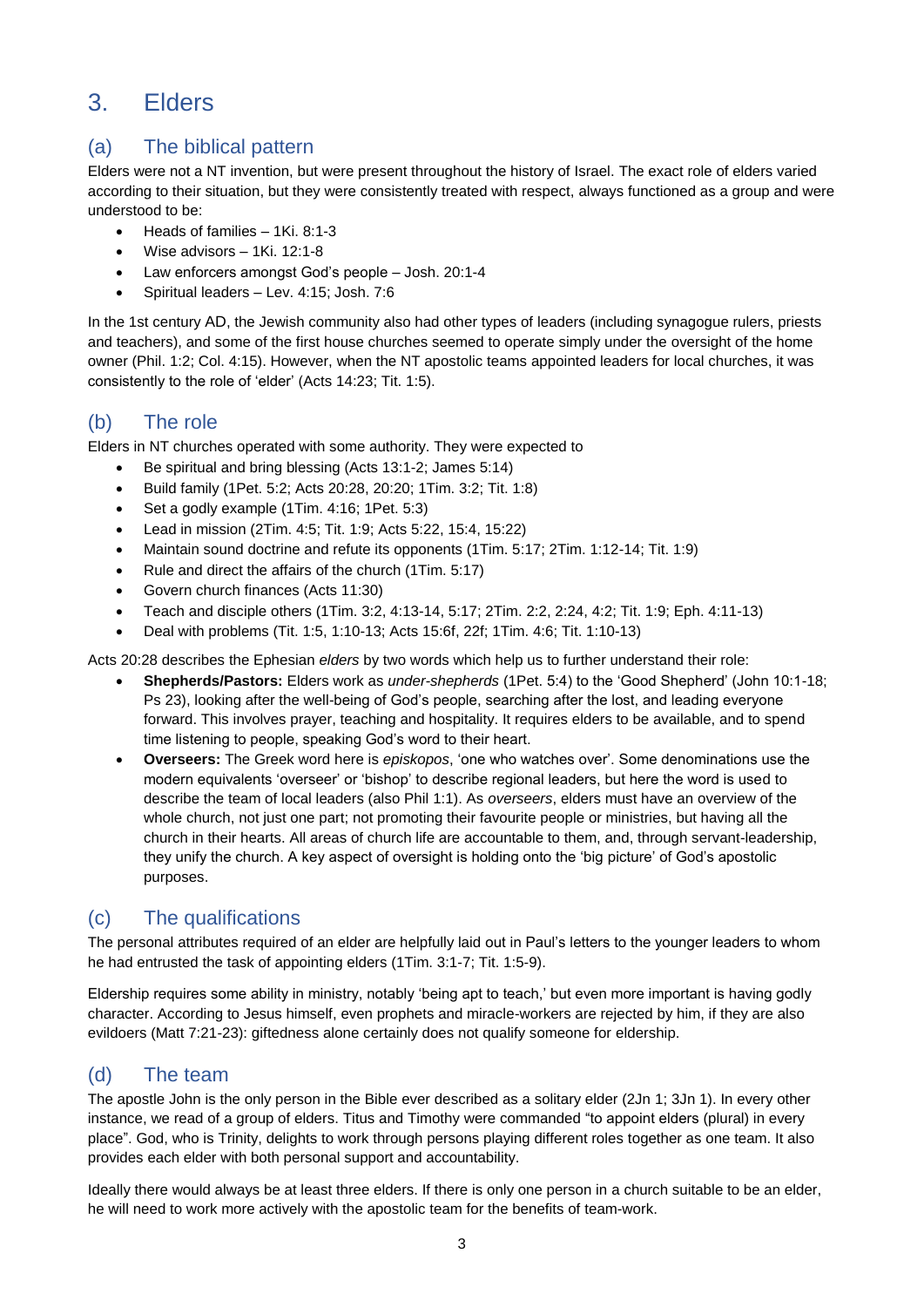### (e) The 'lead elder'

The Bible does not describe the role of a 'lead elder'. However, the conduct of James at the Council of Jerusalem (Acts 15) shows an example of effective 'chairing' leadership by an elder. Usually we find a similar grace operating in the life and ministry of one elder, who is then recognised as a leader amongst the elders, and so, in practice, most of our churches have a lead elder (called 'The Pastor', in many churches).

The exact role of the 'lead elder' depends on his specific gifts and the gifts present amongst the other elders, but typically he will provide overall direction, guide decision-making and be a point of personal accountability for the other elders. The 'lead elder' is never more than a 'first amongst equals', despite having a personal *spiritual* authority and wisdom. He can't use his position to say "I'm in charge and this is what I want!"

Decisions are usually made by the common prayerful consent of all the elders together. In exceptional situations, the 'lead elder' might for example call for period of fasting, a vote, or ask the other elders to follow him despite their doubts. In cases of such disagreement, the 'lead elder' will do well to seek wisdom from the apostolic team.

#### (f) Gender

There is little doubt that the elders described in the Bible were men. It is therefore no surprise that Paul's instructions on appointing elders refer only to men.

Salt & Light is a diverse family that has come together over many years, reflecting many cultures, varying history and diverse convictions. The great majority of the churches in the family have seen elders as spiritual fathers and therefore only appointed men to this role, believing that this understanding of Scripture cannot be changed without fundamentally altering the revelation of God as Father.

However, there is some diversity – theological and practical – on this point:

- Firstly, some leaders in the S&L family believe that there are evangelical approaches to scripture whereby both men and women can be elders, and therefore would like to appoint women as elders.
- Secondly, we accept that there may be occasions when women *have to* function as elders, owing to the absence of qualified men

*Since different views on this issue both speak strongly to different cultures and reflect differing approaches to Scripture, there is plentiful opportunity for disagreement.* 

*Therefore, in order to maintain our unity as a family of churches whilst preserving the principle of male headship, the IAT agreed in 2016 and again in 2019 that those churches and apostolic teams who wish to appoint women as elders may do so, and may still remain part of the family, as long as a woman is not appointed as a 'lead elder'.*

*For clarity, in view of the variety of structure across the international family, for the purpose of this document, by*  'elder' we mean a member of the senior spiritual leadership team in a church, responsible for overall pastoral *leadership, direction and doctrine. The 'Senior Pastor' in a church is therefore effectively 'lead elder'.*

#### (g) Permanence

The only process we find in the NT for someone ceasing to be a local church leader is when they were commissioned to another ministry (e.g. Acts 13), although the NT also teaches that elders who fail morally may need to be publicly rebuked (1Tim. 5:20). That may mean they are no longer above reproach and thus no longer suitable as elders (c.f. 1Tim. 3:2; Tit. 1:7).

So, we see that appointment to eldership is not time-limited, but that neither is it guaranteed for life. Elders need to ensure that they continue to set a good example, and that eldership does not hold them back from obeying God's call to other ministry. It is therefore helpful for there to be a regular review (at least, say, every few years) of each elder's lifestyle and calling. This will involve the other elders, and perhaps also the apostolic team. It is most likely that the elder's character and gifts will have only matured and strengthened, but someone's calling or capacity may have changed significantly, and it is important for elders not to continue in the role beyond the Lord's chosen timescale for them.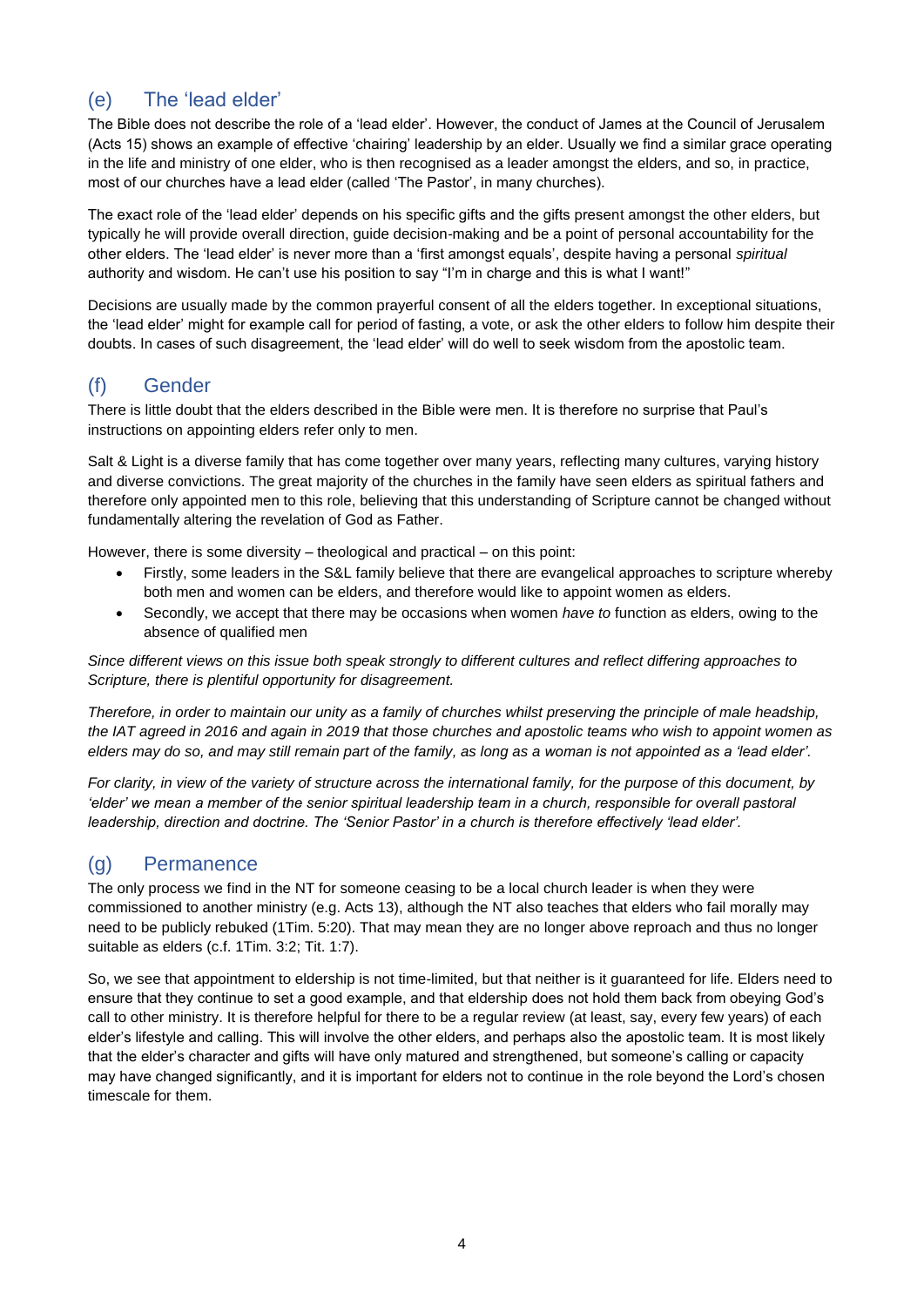## (h) Titles

Cultures vary in how much they like to use titles. For example, African cultures have a preference for honorific titles, whereas contemporary European culture strongly prefers to avoid them. In both cases this reflects national culture and approaches to leadership, which will always have shortcomings. What then does the Bible say about giving titles to church leaders?

- Titles serve to identify someone's appointment to a role and to confer honour, and the NT is clear about elders being *appointed* (Acts 14:23; Tit. 1:5) and *honoured* (1Th. 5:13, 17; Heb. 13:17).
- However, Jesus rebuked anyone seeking status for themselves (Luke 14:7-11; Matt. 23:8-10).
- The early church leaders described themselves with lowly words like 'brother', 'fellow-worker' or 'servant'. The biblical usage of 'elder' or 'apostle' seems to be to accurately describe the roles being performed, avoiding any sense that church leaders form an elite amongst Christians.
- The Hebrew 'Rabbi-disciple' relationship in the gospels seems to correspond to the 'father-son' language Paul uses as he seeks to translate the concepts of leadership into the Gentile church. This suggests that we should find words to describe leadership roles that work best in each culture.

It is clear that leaders, whatever their title, should model a servant-attitude, not dominion. Titles must not be 'badges of honour', but expressions of function. The best words to achieve this will vary from one context to another. However, regardless of title, where leaders are fulfilling the role of elders then the requirements for elders should be considered as effective criteria for those leaders.

## 4. Deacons

The word 'deacon' means 'servant'. Although apostles and elders described themselves as servants, many other people in the early church were also appointed as servants. The first of these deacons are described in Acts 6:1-6 and were charged with food distribution. Through Paul's first letter to Timothy, God provides us with guidance that applies to all deacons (1Tim. 3:8-13).

Whereas elders oversee the whole church, the word 'deacon' can be applied to anyone appointed to a specific responsibility in church life. This could be a more practical task, such as administration, managing finances, buildings or catering, or it could be a more spiritual task, such running the children's church. Indeed, it is not helpful to see a strong divide between practical and spiritual tasks, since the deacon Stephen was described as 'a man full of faith and of the Holy Spirit' (Acts 6:5).

Even when churches don't use the title 'deacon', they nonetheless effectively appoint people as deacons, as that is the biblical word for those to whom elders delegate specific tasks in church life.

# 5. Elders in partnership with others

#### (a) With apostles and their teams

*This relationship is described and explored more fully in the document 'How the Wider Family Works'.*

As in Acts, apostolic teams and elders are meant to work together! The apostolic team has a distinct task and should not function as 'super-elders', but rather provide training and equipping, support and accountability for local leaders. In the early stages of planting a church, the apostolic team may be strongly involved, after which they will identify and appoint local elders. Their role in this is ongoing and they are usually involved in 'laying hands' on new elders.

It is sometimes asked who is *really* the final authority in the local church – the elders or the apostolic team? In the NT, some strong statements from apostles reveal a direct authority in the local church (3Jn 9-10; 1Cor. 4:14-21; 2Cor. 11:28, 13:10), which the apostles sometimes exercised by addressing letters, not just to local church leaders, but directly to the whole local church. However, this apostolic authority prefers to appeal rather than to command (2 Cor. 4:2), because the goal is really a partnership in ministry. If we ask who is *really* in charge, it's rather like asking whether a child needs a mother or a father! The point is rather to value both and keep working on the relationship to arrive at a point of unity.

*This relationship is vital, and so we understand that a church is only a part of the S&L family if it recognises and receives an apostle (who is part of the Salt & Light family) and his team. That apostolic team in turn will connect with other teams, and to the IAT.*